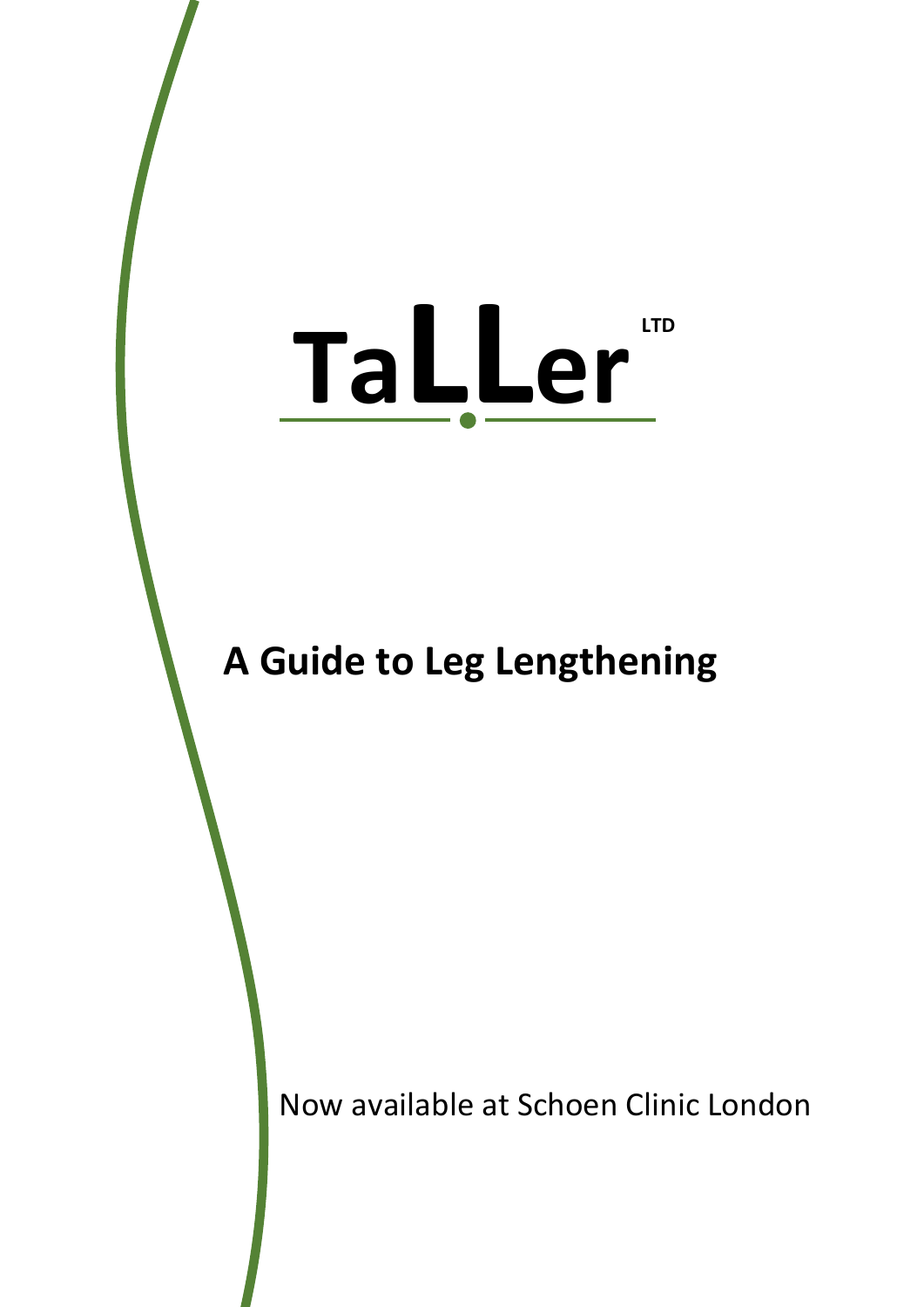## **Introduction**

This booklet is designed to help you understand the science behind bone lengthening and guide you through the process required to make you taller. It should provide you with helpful information and answer questions you may have, if you have any further questions please ask.

It is important to us that you fully understand what is involved in bone lengthening and that you participate in the procedure to gain the most from your treatment. There are limitations to how much lengthening may be achieved by any procedure and potential complications such as stiffness may limit how much you can be lengthened.

Physiotherapy is essential, maintaining mobility and movement in your joints throughout lengthening by exercising and stretching is very important.

## **Osteoclasis and the Ilizarov technique**

Osteoclasis is the term used when a bone is intentionally fractured to correct a deformity. The principle that healing bone can be shaped or stretched was harnessed by Dr Ilizarov in Siberia in 1950. He found that it was possible to stretch the existing bone to lengthen it and therefore grow the bone.

We have learnt that the ideal rate to grow or lengthen a bone is 1 mm per day. Dr Ilizarov used a complex system of pins with a frame for his technique. We now have a much simpler devices and techniques available for you. The Precice nail is the device which we have used to allow us to lengthen the bone remotely. The Stryde nail allowed one to bear weight through the bone during the distraction phase making it easier to mobilise in the post-operative period, this was a major improvement, however the Stryde nail is currently unavailable.

## **The Surgeon**

Ian Bacarese-Hamilton is an established Orthopaedic Surgeon in London. He trained in Medicine at Charing Cross and Westminster Hospital Medical School and his surgical training included spells at University College Hospital, Chelsea and Westminster Hospital and the Royal National Orthopaedic Hospital. He was appointed a Consultant in Trauma and Orthopaedic Surgery at The Whittington Hospital in North London twenty-five years ago and developed his private practice at the Princess Grace Hospital in Central London. He is also on the Consultant Staff at King Edward VII Hospital. Ian has now moved to Schoen Clinic in Marylebone in order to further his practice.

Ian has extensive experience in Trauma and Orthopaedic Surgery and a long-standing interest in leg lengthening. Having seen the technique and results possible in leg lengthening he is happy to bring this facility to Central London.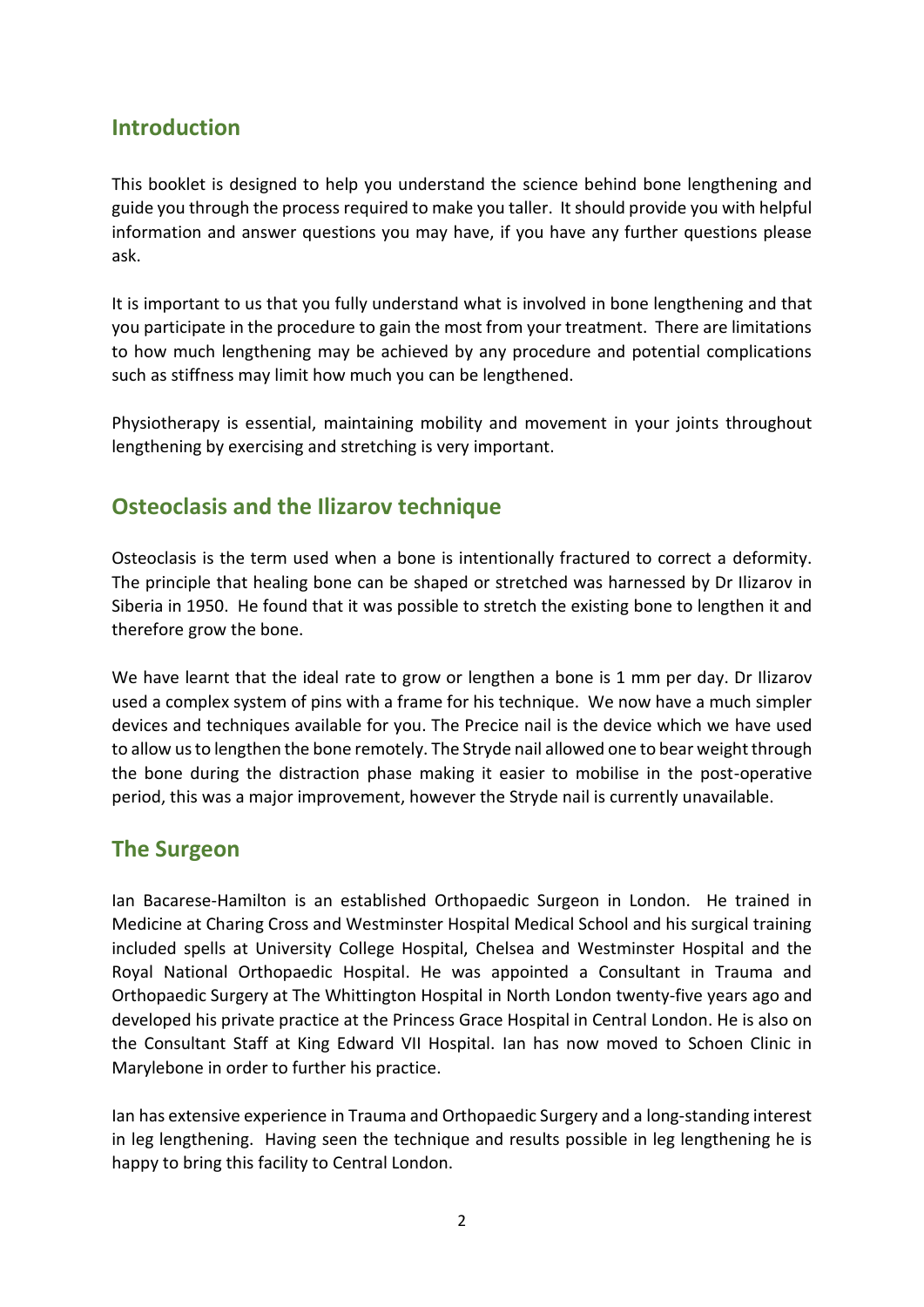## **The Technique**

TaLLer uses the most cutting-edge technology available in the world today with an implantable limb lengthening device for stature lengthening. This involves inserting a telescopic intramedullary nail (a tube-like device into the marrow cavity of the bone). The best device available to date has been the Precice STRYDE nail from Nuvasive Specialized Orthopedics. The Precice has excellent rate control and patients tell us that there is very little pain associated with the lengthening process. The Precice is the only device on the market that has a reverse mechanism which is a very important safety feature. We have been using the Precice STRYDE nail which is the newest and strongest version and allowed weight bearing through the bone in the post-operative period. This was a major advantage, allowing the patient to walk and weight bear after surgery. Unfortunately, this nail is currently unavailable.

## **The Operation (surgery)**

Surgery is designed to allow the intra medullary nail to be fitted into the bone which is to be lengthened, both sides to be lengthened will usually be operated on at the same time.

For femoral surgery this involves making a small cut over the point of the femur at the greater trochanter and preparing the bone. The nail is introduced into the medulla (marrow area) of the bone after the bone has been divided. Locking screws (two above and two below the osteotomy) are inserted through the bone and the nail to fix it in position. These locking screws will hold the nail in place whilst the bone grows over the nail.

Soft tissue releases may be performed at the same time to allow the tissues to yield as the bone grows, this will involve a further incision just above the knee.

## **Lengthening**

The distraction process will start in the operating theatre where we will check the nail and the External Remote Control (ERC) and start the distraction in order to ensure that it is functioning. We would usually distract the bone 1mm and then show you how to do this on the ward after surgery. There is then a latency period of about a week while the fracture haematoma organises before lengthening continues.

Individual instructions will be given on how to use the ERC and you will be supported until you are confident and feel able to carry out the adjustments yourself. The handset is normally used 4 times per day, each use will result in lengthening of 0.25 mm so that with 4 uses the bone will lengthen 1 mm per day. The ERC needs to be placed in a specific position on your limb for the device to work, you will be shown where this is. The site will be marked for you with an indelible marker in the operating theatre during the operation and this mark will remain whilst you are lengthening.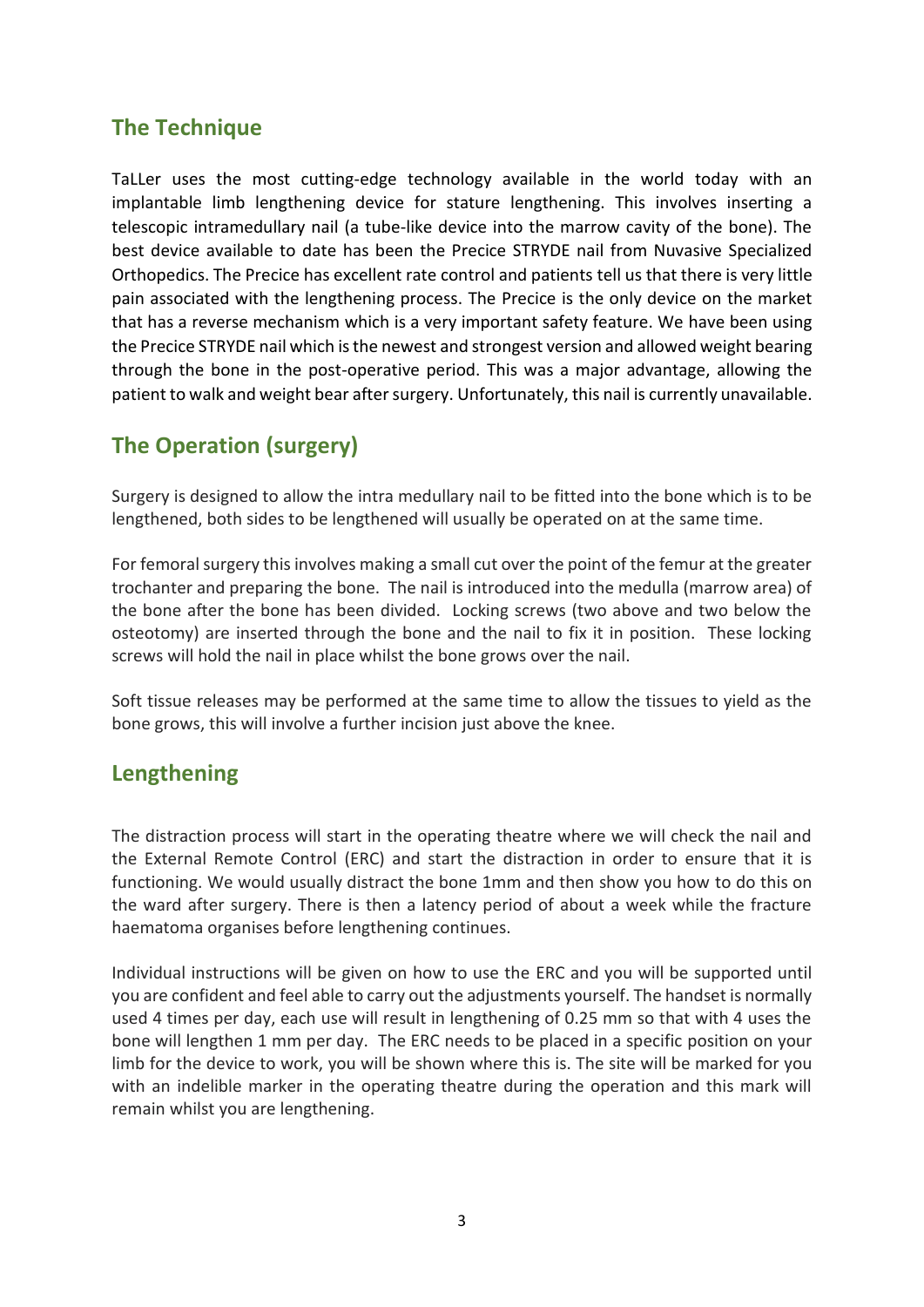

## **Lengthening the femur with Precice**

4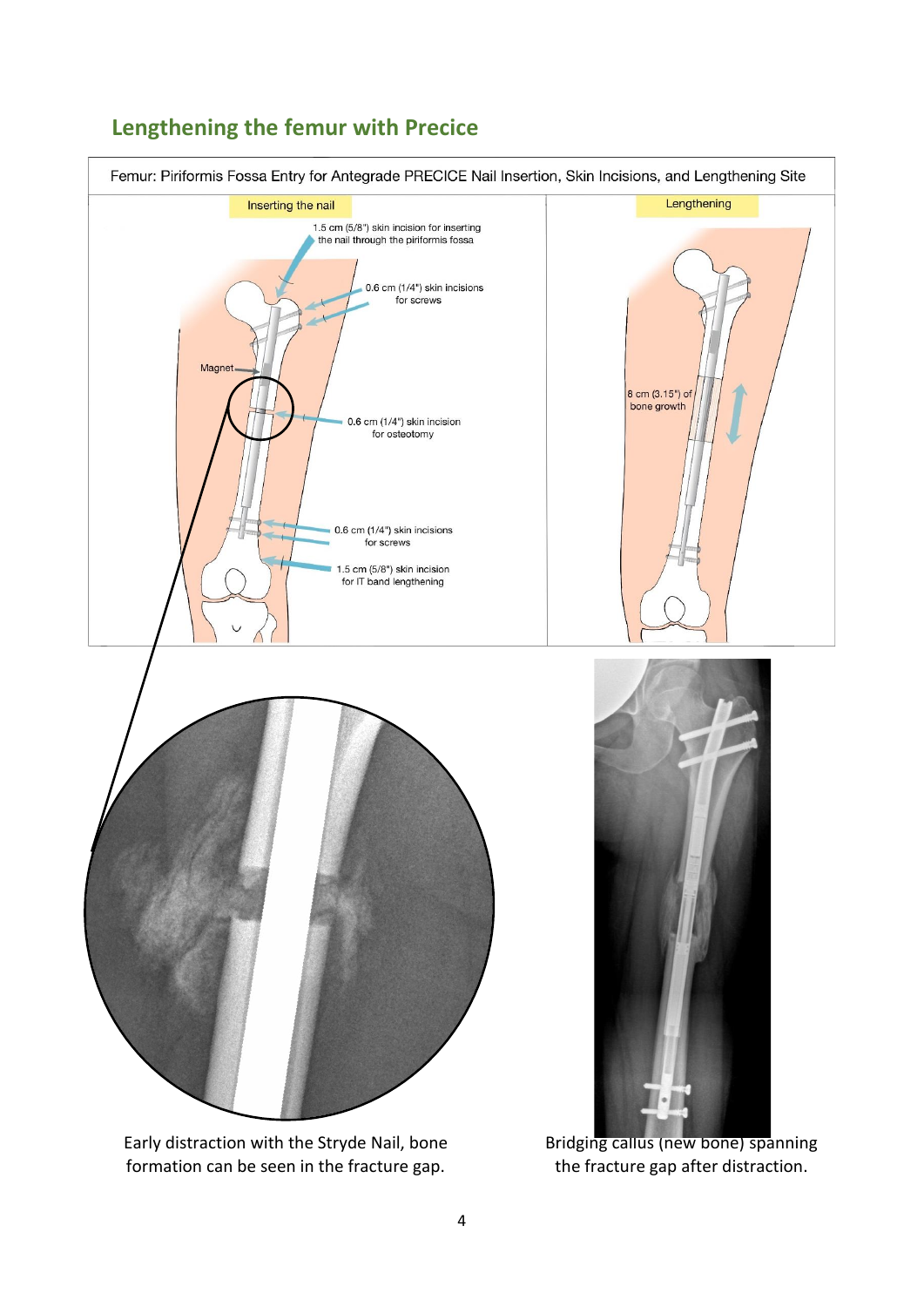## **Using the ERC**



The handset contains a strong magnet. Please be aware that when the handset is turned on, the magnet is activated. Metal objects, watches, mobile phones and credit cards should not be placed near the device. Family members or carers with a heart pacemaker should not be present when the device is turned on.

## **Mobilising after Surgery**

You will begin to mobilise with the nursing staff and therapists attending to you in hospital. Limited weight bearing is allowed in the leg being lengthened. The Stryde nail allows for increased weight bearing and mobilisation with crutches. If both legs are being lengthened at the same time you will require significant support and will be shown how to mobilise whilst in hospital. The amount of weight bearing allowed with the Stryde nail varies according to the size of the nail used, you will be advised how to mobilise until the lengthening process is complete and during the consolidation phase.

The consolidation phase is the period from when lengthening stops until the bone hardens and usually takes one month. Full weight bearing is permitted after consolidation.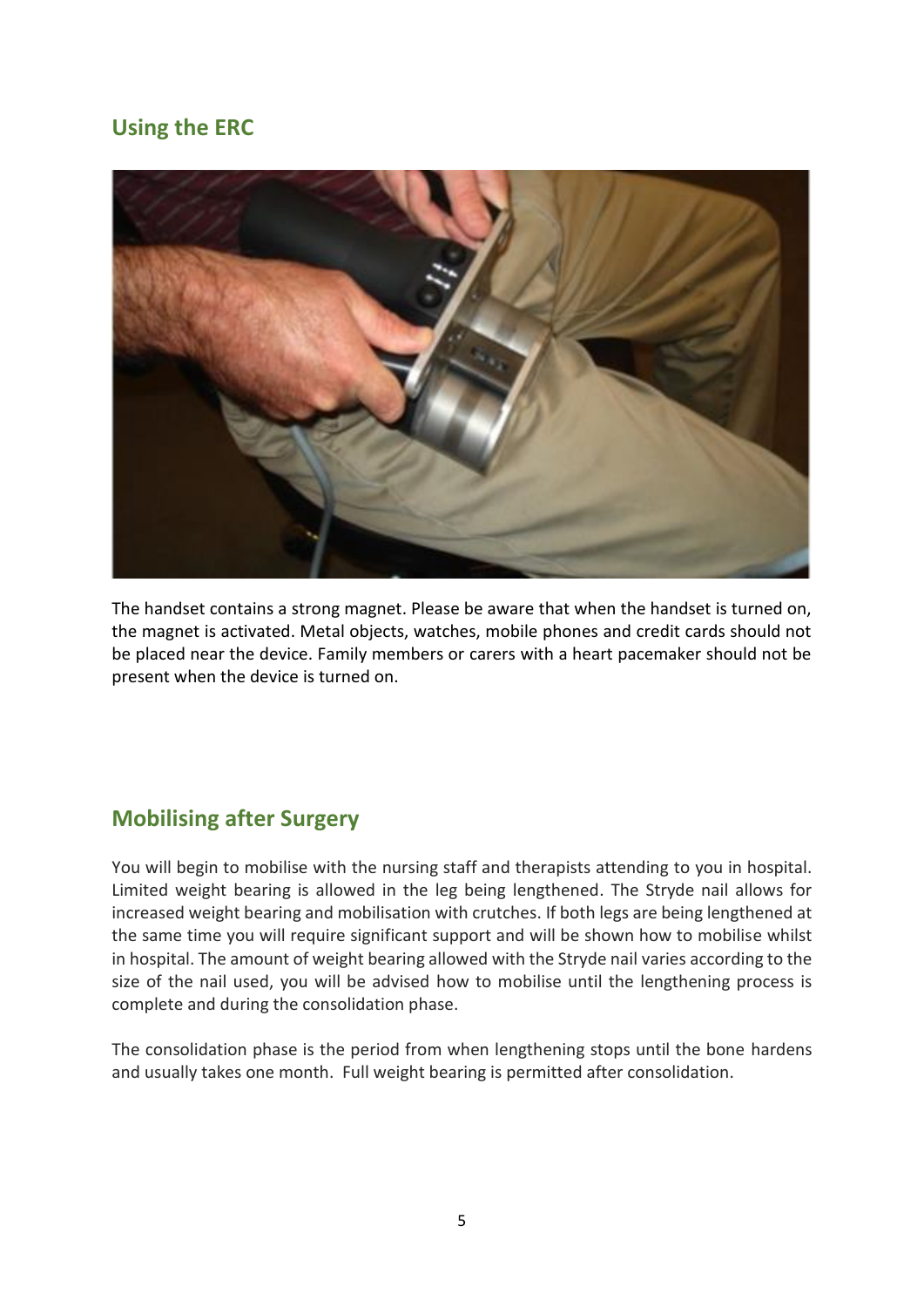## **The Soft Tissues**

The bone is lengthened slowly, at a rate of 1mm each day, during this period the soft tissues will need to stretch to maintain mobility. Muscles can become tight and it is very important to maintain good movement in the hips, knees and ankles. These joints will become stiff if they are not stretched, physical therapy will help you with exercises and stretches to help prevent this.

If you are not able to maintain good joint movement the amount of lengthening may be limited; start stretching early and keep it up.

The nerves in your leg are also stretched as the limb is lengthened. If you notice a change in sensation, get pins and needles or numbness it is important that you temporarily stop the lengthening and contact a member of the team.

## **Physiotherapy**

Physiotherapy is required to maintain a programme of exercises and stretches throughout the lengthening procedure. We can organise physiotherapy to start prior to surgery to make it easier for you. The soft tissues will stretch as the bone lengthens if the exercise programme is strictly followed, therapy will require regular attendance. Stiffness may limit how much you can lengthen and will be monitored for you. Weekly X-rays will help to see the bone lengthening and new bone formation. The lengthening process may need to be curtailed if new bone fails to form or if stiffness prevails.

## **Consolidation**

Once you have finished the distraction process and you have achieved the desired length the new bone will gradually consolidate or harden. This may take a period of six weeks but may take longer. With the Stryde nail you may be able to fully weight bear during this period, but you should walk with the protection of crutches until the bone consolidates fully. You will be advised by your team who will be reviewing your x-rays regularly.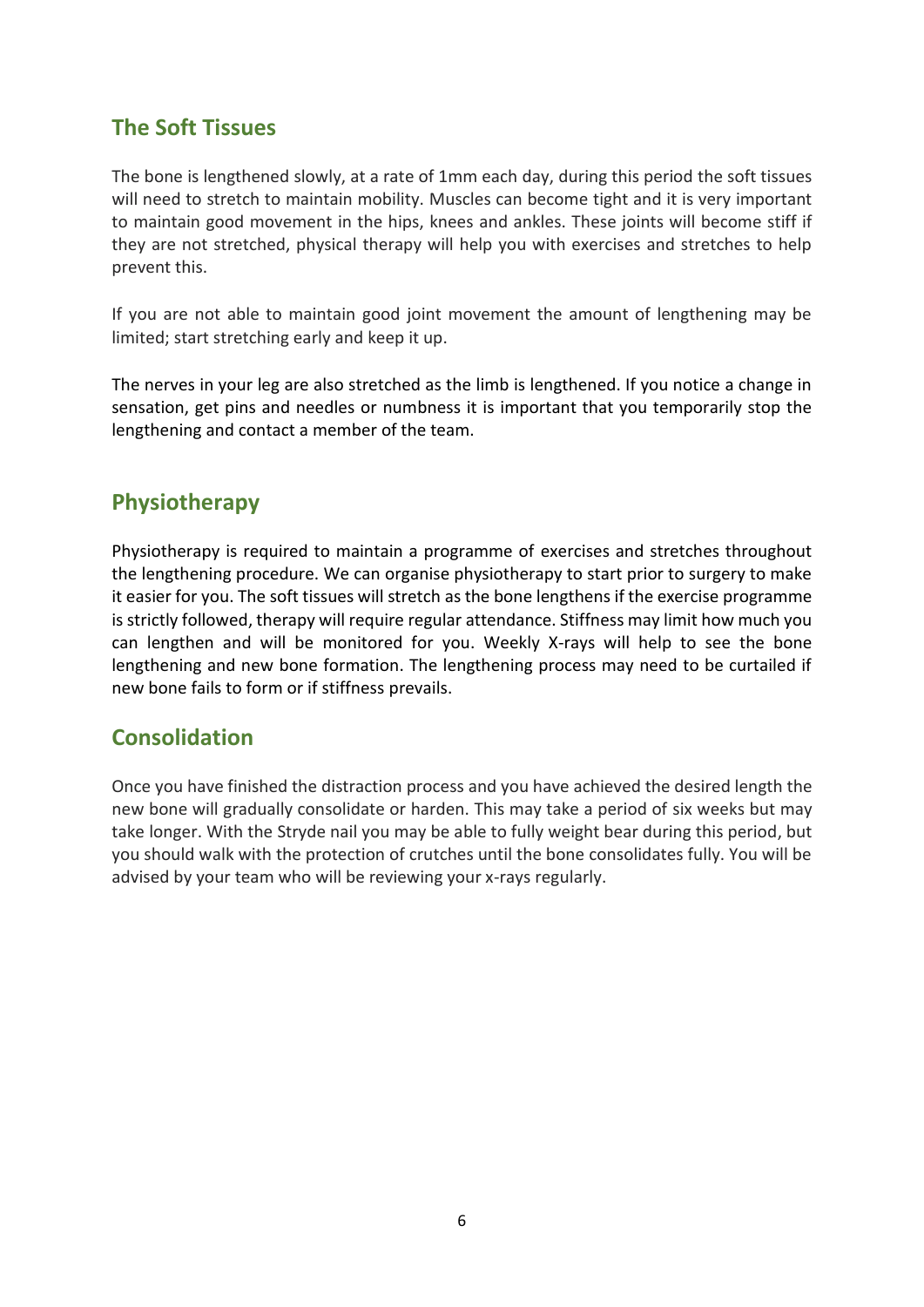## **Progress X-Rays**



Early distraction of the femur



using the Precice nail. X-rays showing the same femur after consolidation six months later.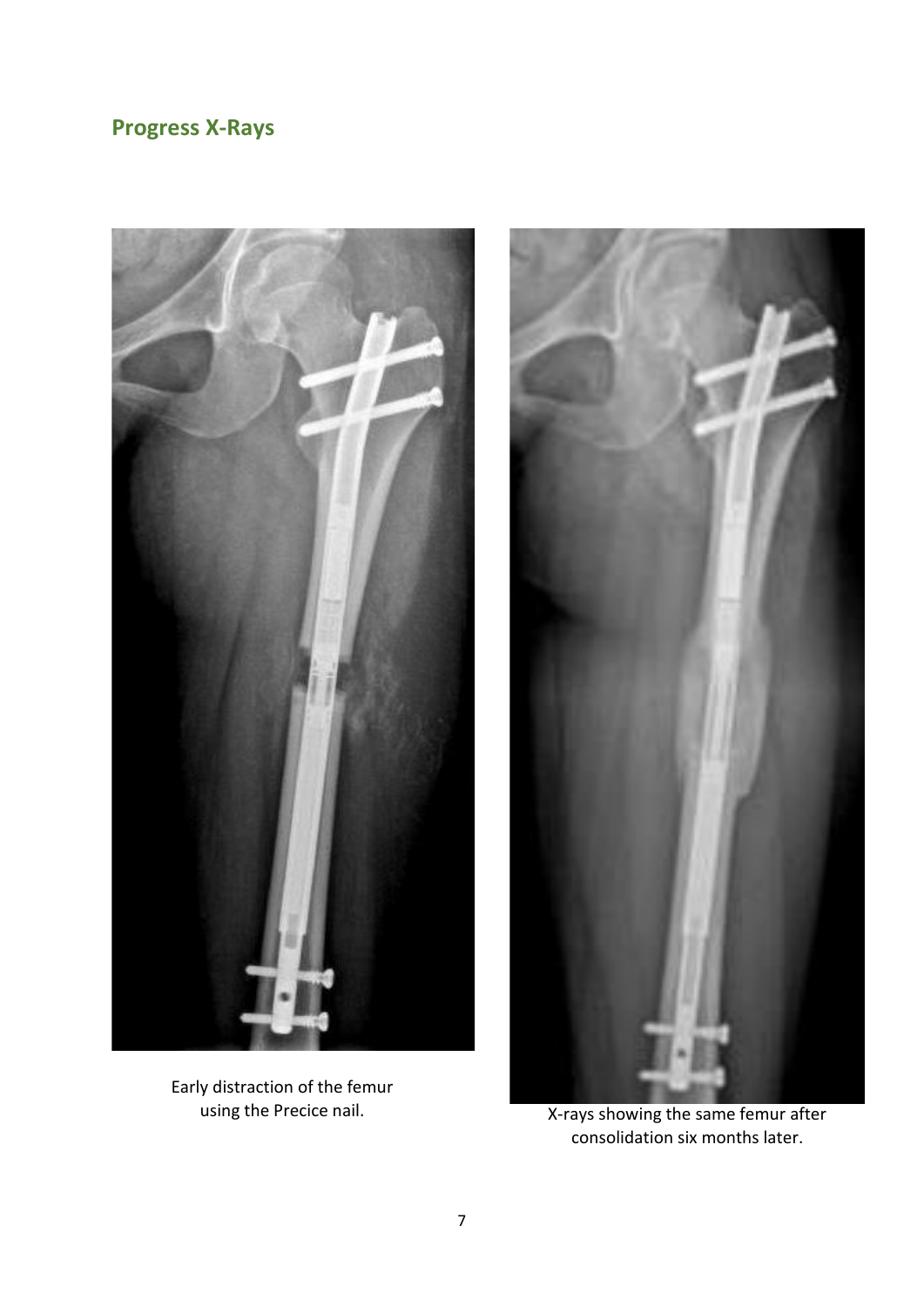## **Progress X-Rays**

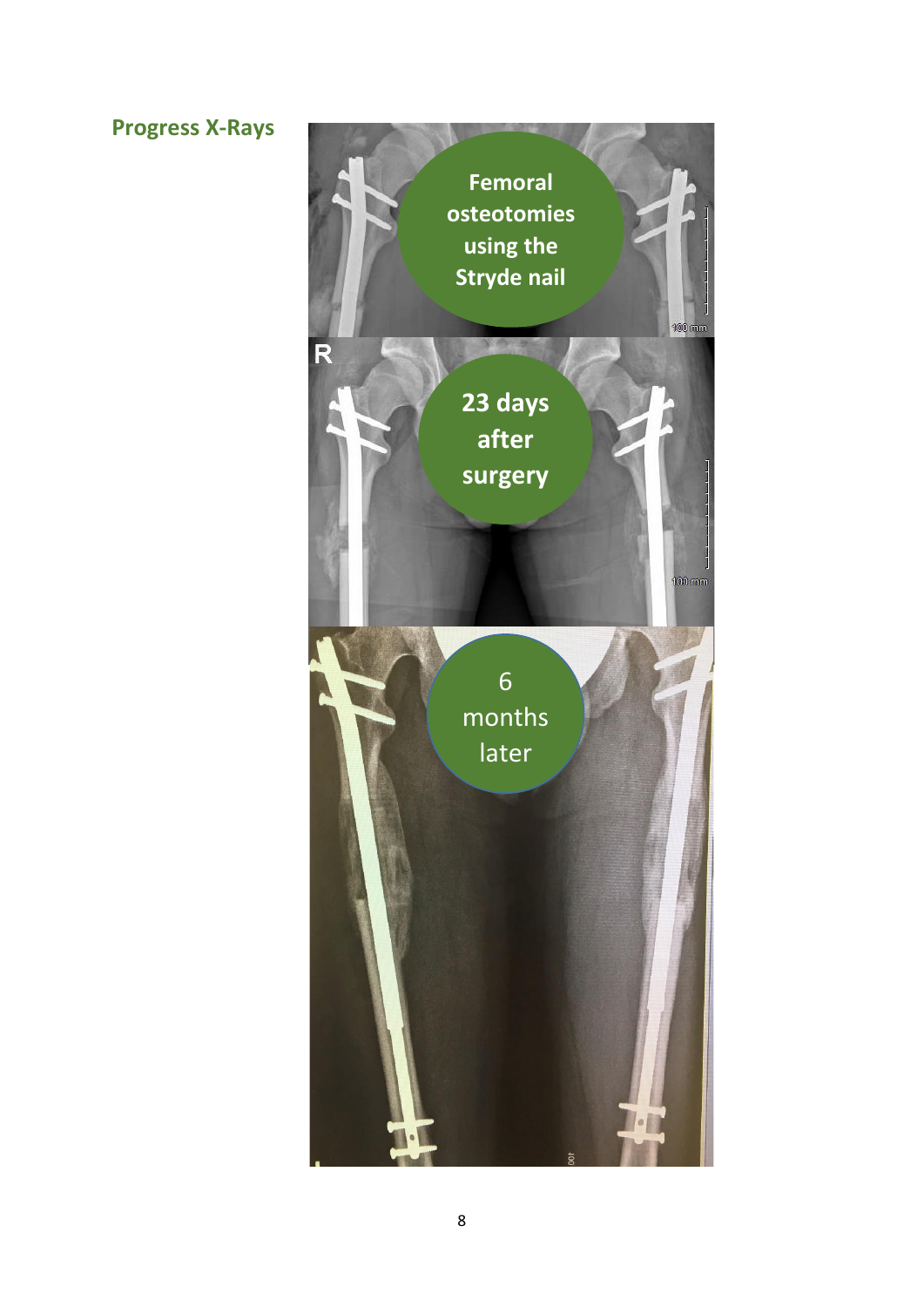## **General Advice**

#### **Preparing for Surgery**

You should prepare for surgery much like you would prepare for any significant event in your life. Ensure that you are psychologically ready and have had all your questions answered. You should be physically fit and well nourished. If you have been unwell or feverish or if you have been on medication inform your team. It is important that you understand what you are embarking on and are fully committed to the programme of stretches and exercises which you may have already started.

#### **Diet**

Simple Multivitamins containing Vitamin A, C and D are recommended and should be taken daily. You may feel less hungry after surgery, but it is important to eat well throughout the lengthening process.

#### **Constipation**

Most painkillers can cause constipation. To relieve the symptoms of constipation drink plenty of water and eat food that contains fibre such as wholemeal cereal, wholemeal bread, fruit and vegetables. Prune juice can be very effective and may be started before coming into hospital.

#### **Smoking**

We strongly advise that you do not smoke or spend any time in a smoky environment. Smoking is known to delay bone healing and increase the risk of complications. There are many options available to help you stop smoking. Leg lengthening is not advised in smokers.

For advice, help and support: Call Smokefree National Helpline on 0300 123 1044

#### **Contraception pill or Hormone Replacement Therapy (HRT)**

Women will need to stop taking the oral contraceptive pill or HRT six weeks before treatment, make sure that you have discussed this with your doctor. Alternative forms of contraception should be used during this period.

#### **Medication**

Please advise the nursing or medical staff if you are taking any medication. This should include any blood thinning medicines such as Aspirin. Non-Steroidal Anti-Inflammatory drugs such as Voltarol or Nurofen should be avoided as they may slow down the formation of new bone.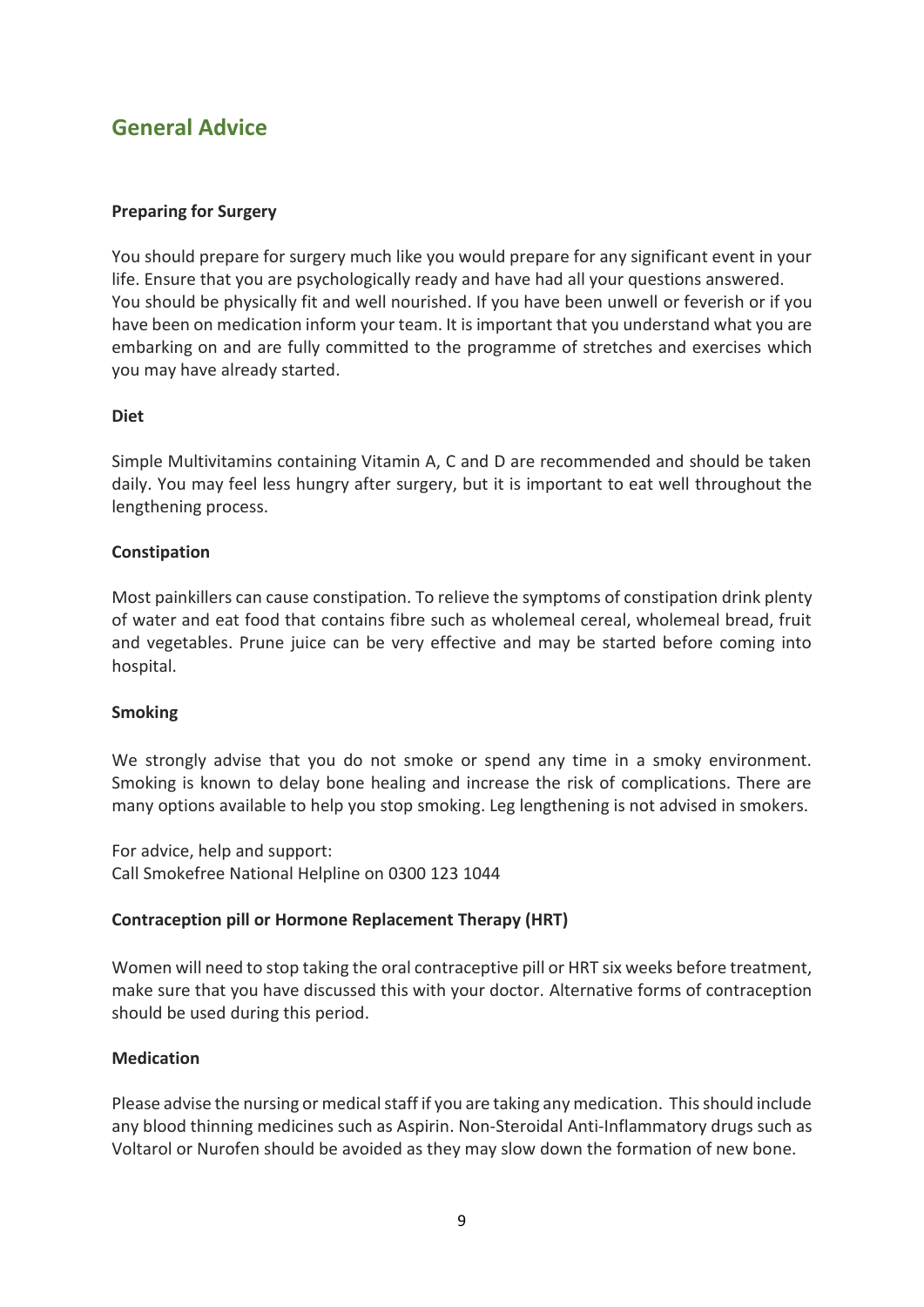#### **Allergies**

Please advise the nursing or medical staff if you have any allergies.

#### **Coming into hospital**

You will be admitted to Hospital on the day of your operation. Unless otherwise instructed, you should attend the admission lounge at 7am, from here you will be allocated a room and a ward. Full details about coming into hospital will be given to you at your pre-operative assessment.

#### **Travel to hospital**

A detailed map of the hospital site as well as advice on public transport and parking can be provided, please ask.

If you are travelling by car, you may find it easier to sit in the front seat with the seat pushed back, cushions can be used to support your legs during lengthening.

#### **Hospital stay**

You are likely to stay in hospital for 5 days at the time of surgery. Whilst in hospital you will be taught how to use the ERC for lengthening and how to mobilise using crutches. The advice given to you and the exercises and stretches you perform are extremely important and will help to keep you supple. Pain control will be established, and you will be given appropriate medication to go home with.

#### **Day of discharge**

We aim to have you discharged from hospital before 11.00 am on the day of discharge. Please ensure that your family member or carer is ready to collect you and that you have any medication you may need.

#### **Driving**

You should not drive until the bone has healed. Applying pressure to the limb, such as when braking suddenly, may damage the mechanism of the nail. This may lead to failure of treatment and further surgery. You will need to discuss your return to driving with the DVLA and your insurance company.

#### **Common emotional problems**

Coming in to hospital for surgery may be stressful and it is not unusual for patients undergoing prolonged treatment to experience some degree of emotional turmoil. During limb lengthening there may be times when you feel it will never end, reduced mobility will curtail your social life and you will be more dependent on others for your daily needs.

Not everyone suffers emotional problems, but you should be aware that they can occur, and you should seek advice from your nurse or doctor if you feel you need any extra support.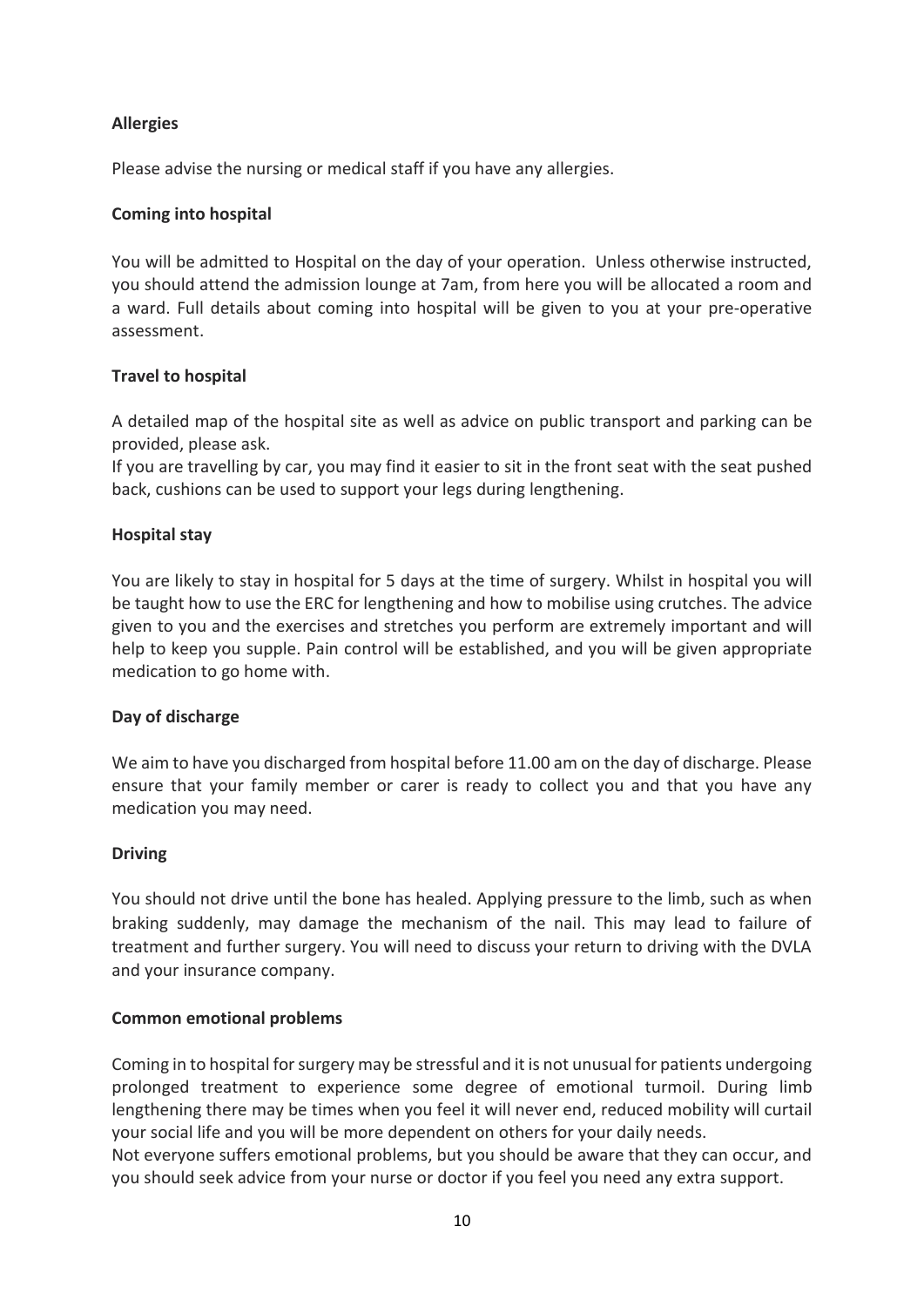#### **Care of your surgical wound**

The wounds from surgery will have been sutured and dressed in the operating theatre. The dressings used are waterproof and will allow you to shower and wash. The dressings are best left undisturbed for at least ten days. You will be provided with fresh dressings should you need them. Once the wounds are dry they can be left open to the air. It is important to wash your hands with soap and water and dry them on a clean towel before touching your wounds or dressings.

Surgical wounds go through several stages of healing, it is normal to have:

- Tingling or itching
- A slight lumpy feeling around the scars
- Bruising around the wound
- A pulling feeling around the wound closure

#### **Scars**

Scar tissue should be protected from the sun by using sun block. The scars are not usually a problem but if there is concern about hypertrophic scars or keloid formation scar reduction patches may be used after healing.

#### **Review**

You will have been told when you need to be seen in clinic after discharge from hospital, usually within a week and then weekly. The outpatient review may take some time as you will need to have x-rays before you see your team to monitor your progress, we will coordinate your appointments for you.

#### **Location of services**

Outpatient and Inpatient Services are now all based at Schoen Clinic London,

66 Wigmore Street, Marylebone, London W1U 2SB

#### **Leisure time – sport and holidays**

Your consultant will advise you on when you will be able to go back to playing sport after consolidation. Swimming is generally permitted but always check first. We can organise hydrotherapy for you at an early stage, it can be very helpful.

#### **Travel**

We advise you not to travel too far during the lengthening process. If you want to go away on holiday you should discuss this with your consultant. Should you need to travel by aeroplane you may need to explain your situation to the airline.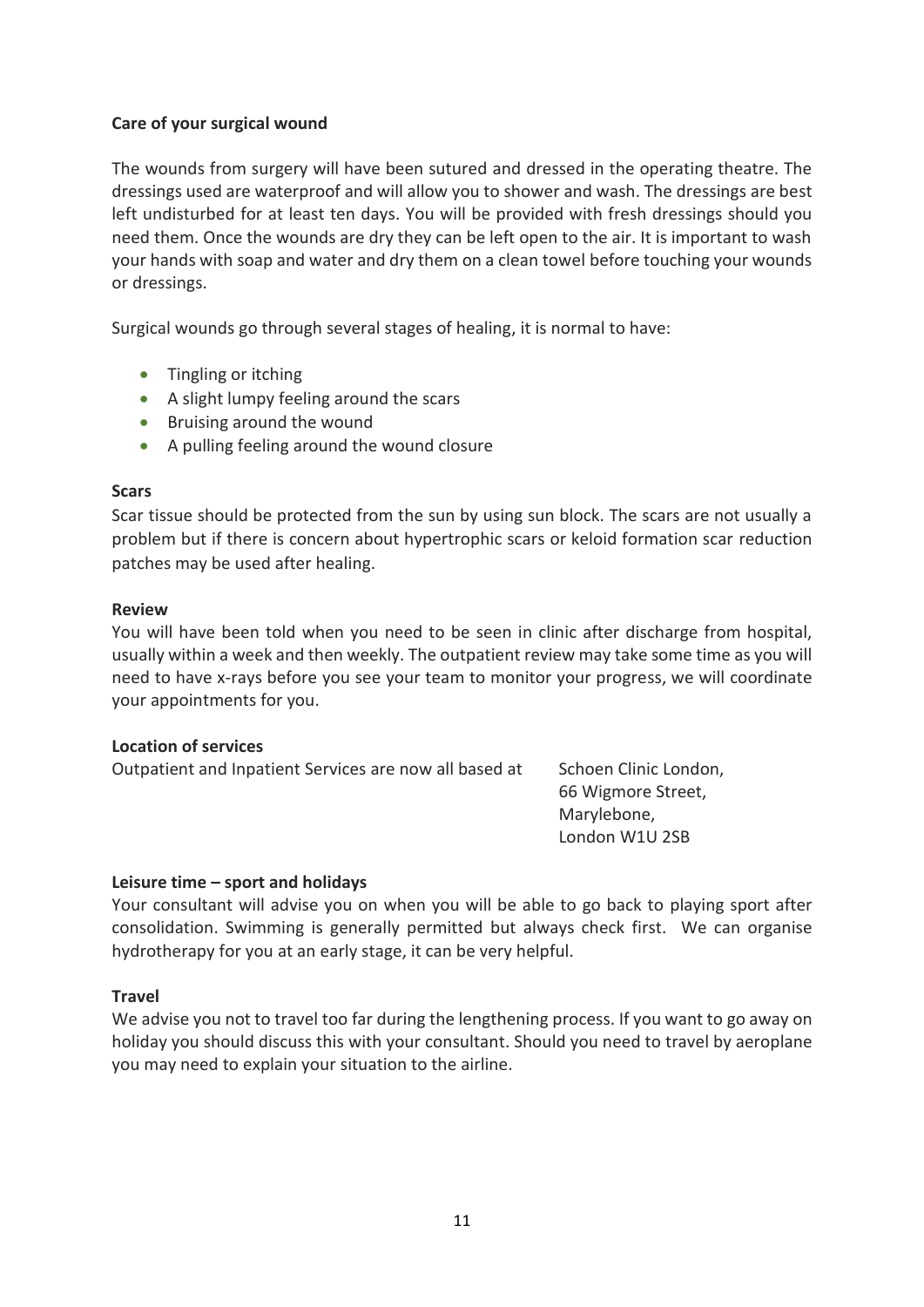## **Frequently asked Questions**

#### **Who requests this operation?**

Most people who seek this surgery are unhappy with their body image. Body image is the way we perceive ourselves. In relation to height it is the way we perceive our own height and our body proportions. The psychologist Dr Walter Windisch, called this condition Height Dysphoria (Dysphoria literally means unhappy, the opposite of euphoria). In other words, unhappy with your height.

Some patients also have Body Dysmorphic Disorder. They usually also need psychological support and medication but may be candidates for this surgery. Psychiatric consultation is warranted in this group.

#### **What is the normal range of adult height in the population?**

When assessing distribution of height in the population we consider the normal bell curve. We divide people by distribution around the mean (average). Normal height is considered  $\pm 3$ standard deviations (SD) from the mean. Stature below 3 SD from the mean in persons without a medical condition such as dwarfism or growth hormone deficiency is considered constitutional short stature. A physician defines the normal range of height between the  $5<sup>th</sup>$ and 95th percentiles. The lower limit of so-called *normal stature* for men is 5'5" (166 cm) and for women is 5'0" (153 cm).

| Percentile | <b>SD</b> | Height     | Height     | Height Men | Height Men |
|------------|-----------|------------|------------|------------|------------|
|            |           | Women (in) | Women (cm) | (in)       | (cm)       |
| 95         | $+3$      | 68.5       | 174        | 74         | 188        |
| 90         | $+2$      | 67.5       | 171        | 73         | 185        |
| 75         | $+1$      | 66         | 167        | 71.5       | 181        |
| 50         | Mean      | 64.5       | 163        | 69.5       | 176        |
| 25         | $-1$      | 63         | 160        | 68         | 172.5      |
| 10         | $-2$      | 61.5       | 156        | 66.5       | 169        |
| 5          | $-3$      | 60         | 153        | 65         | 166        |

#### **What method do we use for stature lengthening?**

At TaLLer we use the most cutting-edge technology available in the world today. We use an implantable limb lengthening device for stature lengthening. This involves inserting a telescopic intramedullary nail (tube-like device in the marrow cavity of the bone). The best device available has been the Precice Stryde Nail from Nuvasive Specialised Orthopaedics. It is currently not available, and the advice is that we should hold off implanting these nails until further notice. The Precice has excellent rate control and patients claim little pain associated with the lengthening process. The Precice is the only device on the market that has a reverse mechanism. The ability to go in reverse is a very important safety feature. We have been using the Precice Stryde which was the newest strongest version of this device and allows weight bearing during distraction. Unfortunately, it is currently unavailable.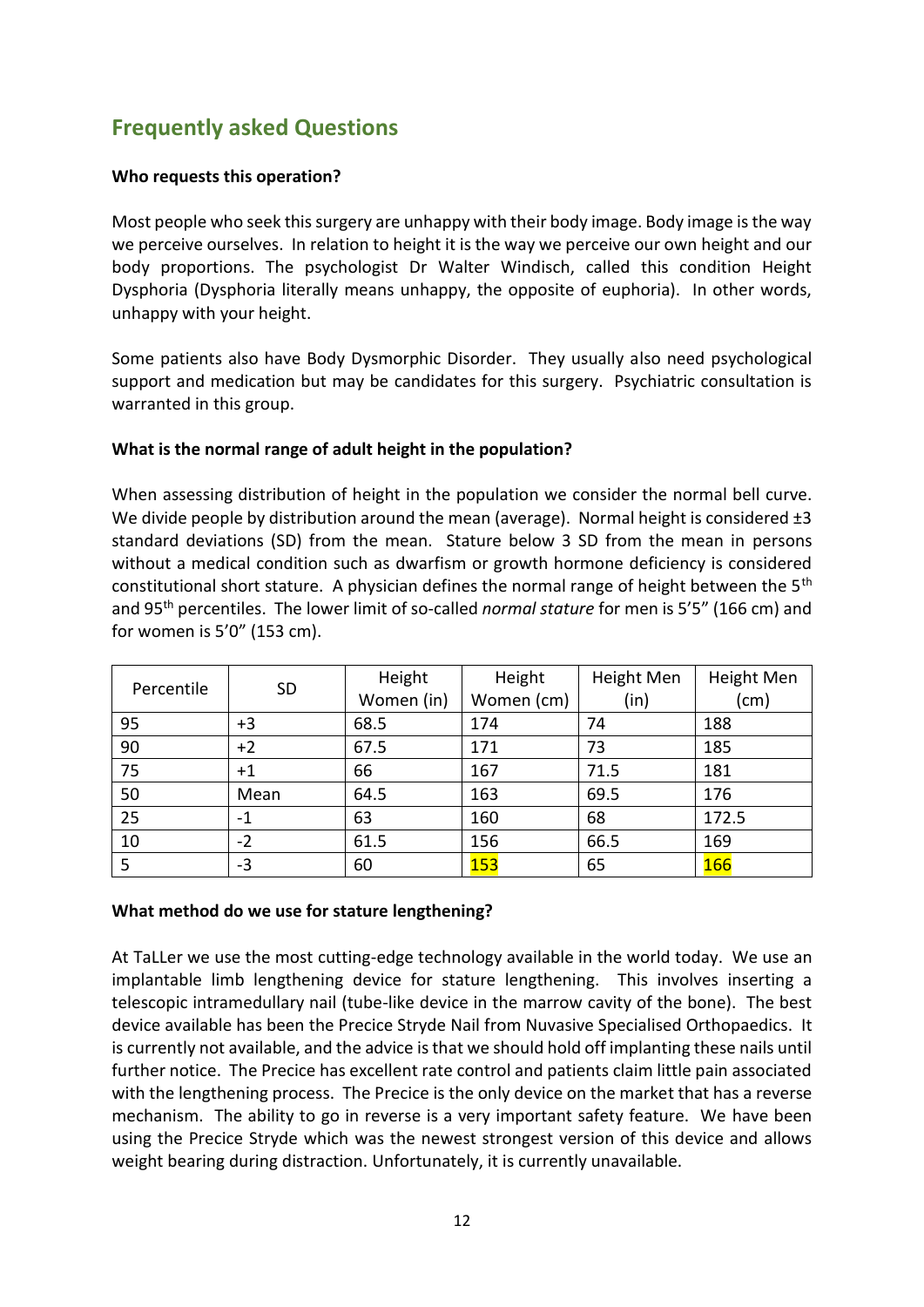#### **What is the relationship of height to Height Dysphoria?**

While actual height is related to the condition there is no height threshold under which you cannot suffer from height dysphoria. Most of us would assume that you could only suffer from Height Dysphoria if you are 'short'. The problem is that the perception of who is short varies from person to person. That threshold differs along racial, national and cultural lines: 5'10" is tall in India but short in Holland.

The following anecdote illustrates the point: A man flew from Holland for a consultation regarding stature lengthening. He was 5'11" tall. He said that since he was a teenager he has suffered from feeling short. He is the shortest male in his family and even his sister is his height. All his friends are much taller. He reminded the surgeon that the Dutch are the tallest people in the world. He was the same height as the surgeon. The surgeon had never perceived himself as short nor had any of his family or friends. He therefore had difficulty considering this patient for stature lengthening. The patient was sent for psychological evaluation. The psychologists report showed he suffered from the same body image problem as all the other patients evaluated. Despite his seemingly tall height he suffered from Height Dysphoria.

Paley et al studied the relationship of starting height to the diagnosis of Height Dysphoria and found that patients starting height varied from 4'10" to 5'11" for males and 4'6" to 5'8" for women. While more of the patients were at the lower end of this spectrum, the fact that some were at the upper end clearly demonstrated that height is not the primary problem. The primary problem is the psyche's perception of height and proportion. We call this body image. Stature Dysphoria is a body image disorder. The patient perceives themselves as short irrespective of the actual height and irrespective of how others see them.

#### **Is there a height threshold above which stature lengthening is not appropriate?**

Based on the above findings the answer should be no. It is the patient's perception that counts. As regards risks of the procedure they are no greater if you are taller. In fact, they should theoretically be less since the percent increase in length of a longer bone is less.

#### **How much height can I gain with the Stryde Nail?**

Although the Stryde Nail can lengthen to 8cms in the femur, not every patient can safely achieve this much. We will only allow lengthening to the tolerance of the bone and soft tissues. The risk of complications increases with increasing length. Up to 5cm we see a low risk, 5-8 cm of lengthening is associated with medium risk, lengthening over 8cm in a single bone at any one time is considered high risk.

#### **Can I have an MRI scan?**

**The Precice nail is not MRI compatible and you must not have an MRI scan whilst you have a Precice Nail in you. Please ensure that you inform all medical staff and radiographers that you have had this treatment.**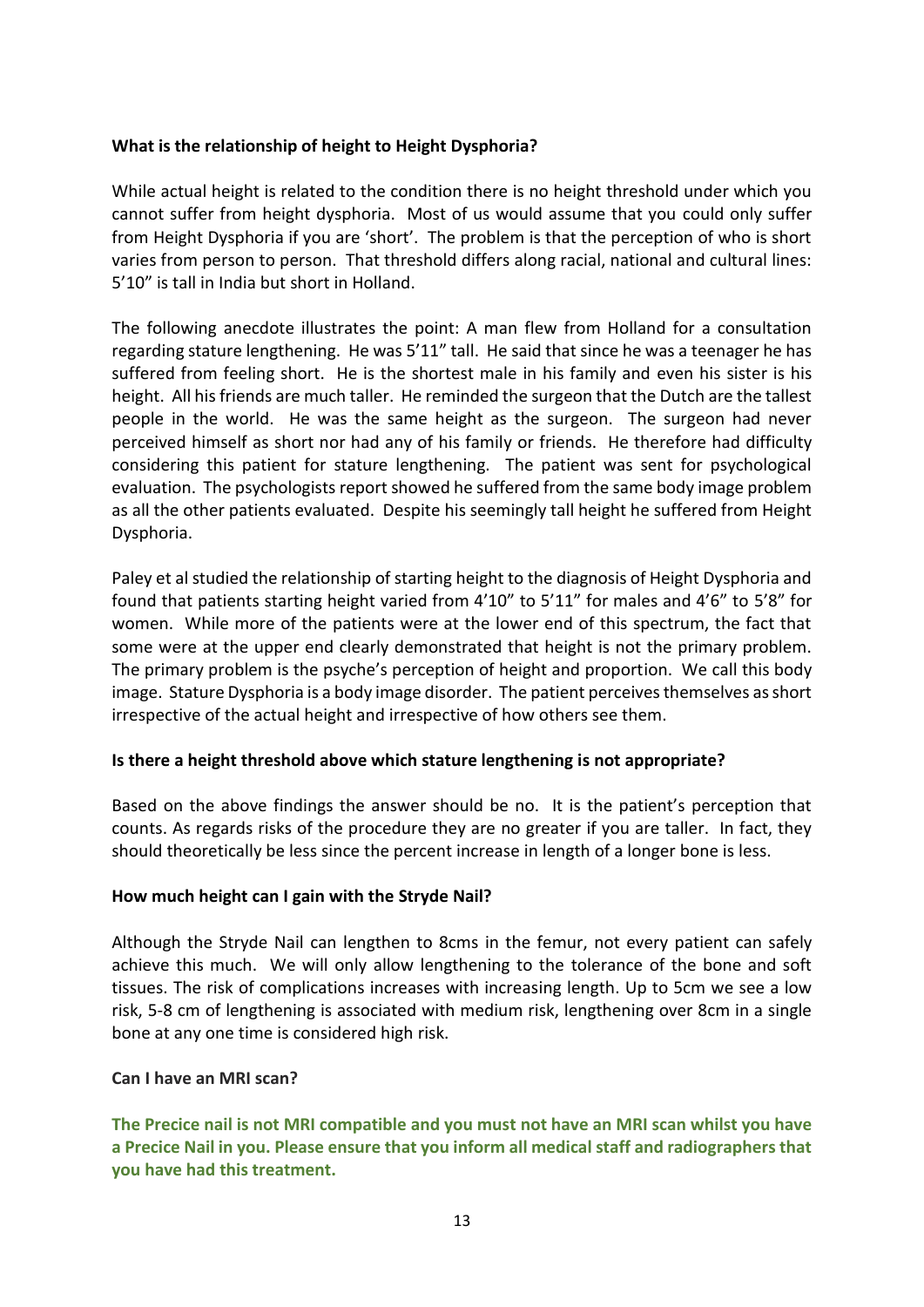#### **How long does it take?**

Every person is different and the amount of time it takes to lengthen a bone will vary. You will need to attend clinic every week whilst you are lengthening, during this visit you will have xrays to check how well the new bone is forming. These x-rays and any symptoms will determine the rate at which we grow your bone. Bone is normally lengthened at a rate of 1mm/day therefore a 50mm (5cm) lengthening will take 50 days until you finish the lengthening process. 80 mm (8cm) of lengthening will take 80 days.

After lengthening the new bone will need to harden before you can fully weight bear and participate in sports. This period of consolidation will usually take six weeks.

#### **Is it painful?**

Immediately following surgery you may have significant pain but you will be given good pain relief. Once the initial pain has eased you will receive tablets for pain relief. On discharge you will be given a supply of these which may need to be renewed. Please ensure your supply of medication does not run out.

You may experience pain during the lengthening process as the bone stretches alongside the nerves, muscles and blood vessels. This can be relieved with the appropriate medication or adjustments to the rate at which we lengthen, please inform us if your symptoms change or pain is not well controlled.

There are some pain killers that you best avoid as they may interfere with the process of bone healing. These are aspirin and Non-Steroidal Anti-inflammatory Drugs (NSAIDs) such as:

> Diclofenac (Voltarol), Ibuprofen (Nurofen), Naproxen, Indomethacin.

Please note that this is not an exhaustive list and that generic and commercial names may be different. Ask your chemist / pharmacist / nurse / GP for help if you are unsure.

#### **When is the nail removed?**

It is recommended that the nail is removed at the end of lengthening at which time there will be no foreign material in you. We should wait for the new bone to be strong before the nail is removed to reduce the risk of fracture. The STRYDE nail is made of stainless steel but there are other materials including rare earth magnets inside the nail. The moving parts can also lead to wear and corrosion and for these reasons it is preferable to remove the nail. We would usually remove the nail two years after lengthening, this will involve a short procedure when the existing scars may be used. The device should be removed by our team

who are familiar with the device and have the appropriate equipment for removal.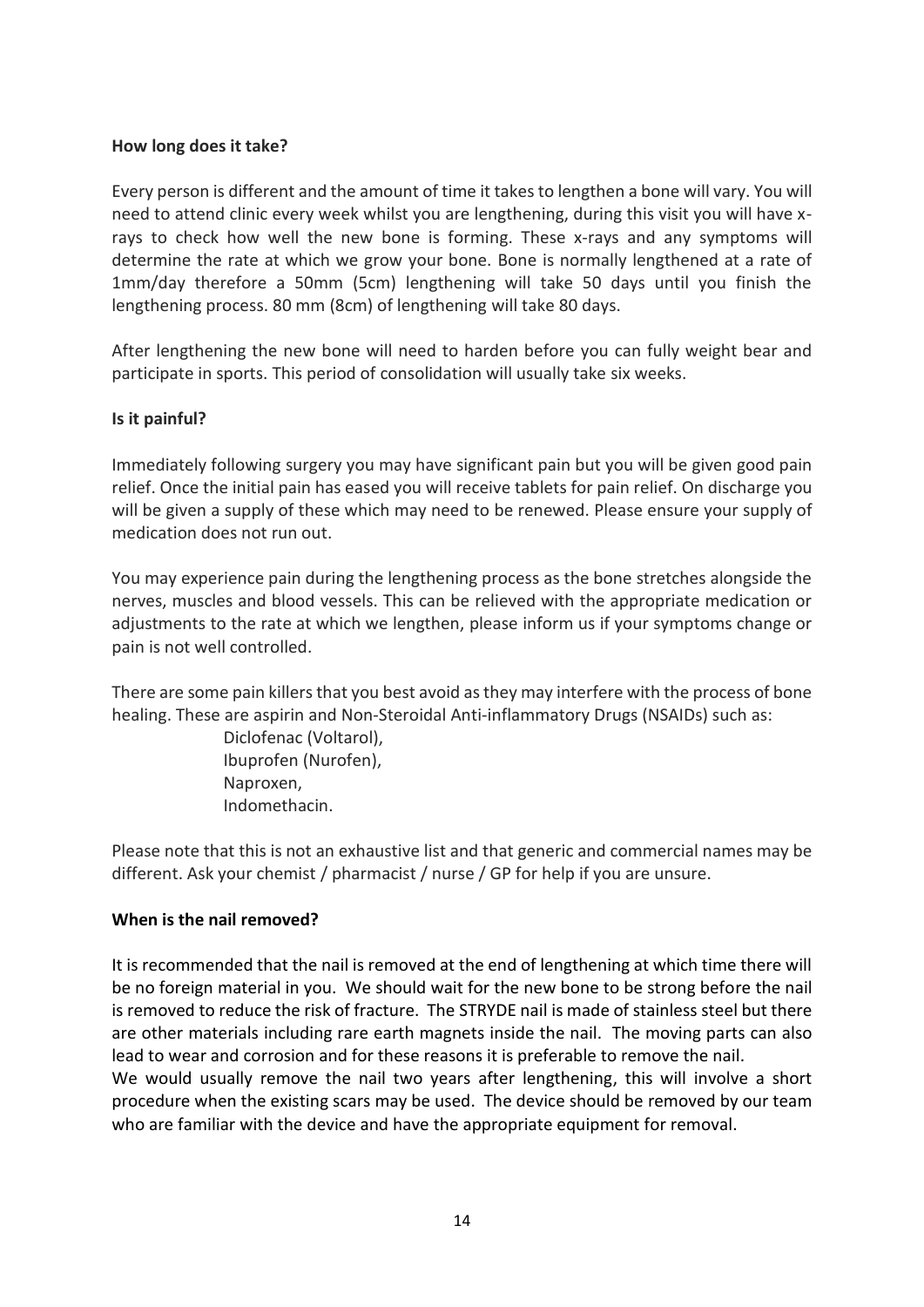## **Potential Complications**

#### **Deep Vein Thrombosis (DVT)**

A deep vein thrombosis (DVT) can occur after any surgery or sometimes after a long flight or period of immobility. This is treated by medication which thins the blood. Risk factors for this occurring will be assessed and if necessary, you be placed on anticoagulation therapy. Most patients are prescribed medication such as Xarelto (rivaroxaban) or Aspirin to help reduce the risk of DVT and PE (pulmonary embolus).

#### How can I help prevent DVT?

See Appendix I.

#### **Infection**

The following may be signs of wound infection. If any of these are present, contact your team or GP as soon as possible

- Increased pain in the area
- Spreading redness of the skin
- Increased discharge or pus
- Increased swelling
- A temperature or feeling unwell
- Delayed wound healing
- General malaise

If you were to get an infection within the bone or around the nail, the nail may need to be removed and you will require additional treatment.

#### How can I help prevent infection?

See Appendix 2.

#### **Joint stiffness and soft tissue tightness**

Stiffness may be a problem which will affect your ability to mobilise and can limit how much you grow. It is of prime importance that you perform the exercises and stretches you have been shown regularly. In severe cases surgery may be required to release tightness in the soft tissues to allow a full range of movement or the lengthening may need to be stopped.

How can I help prevent joint stiffness?

See Appendix 3.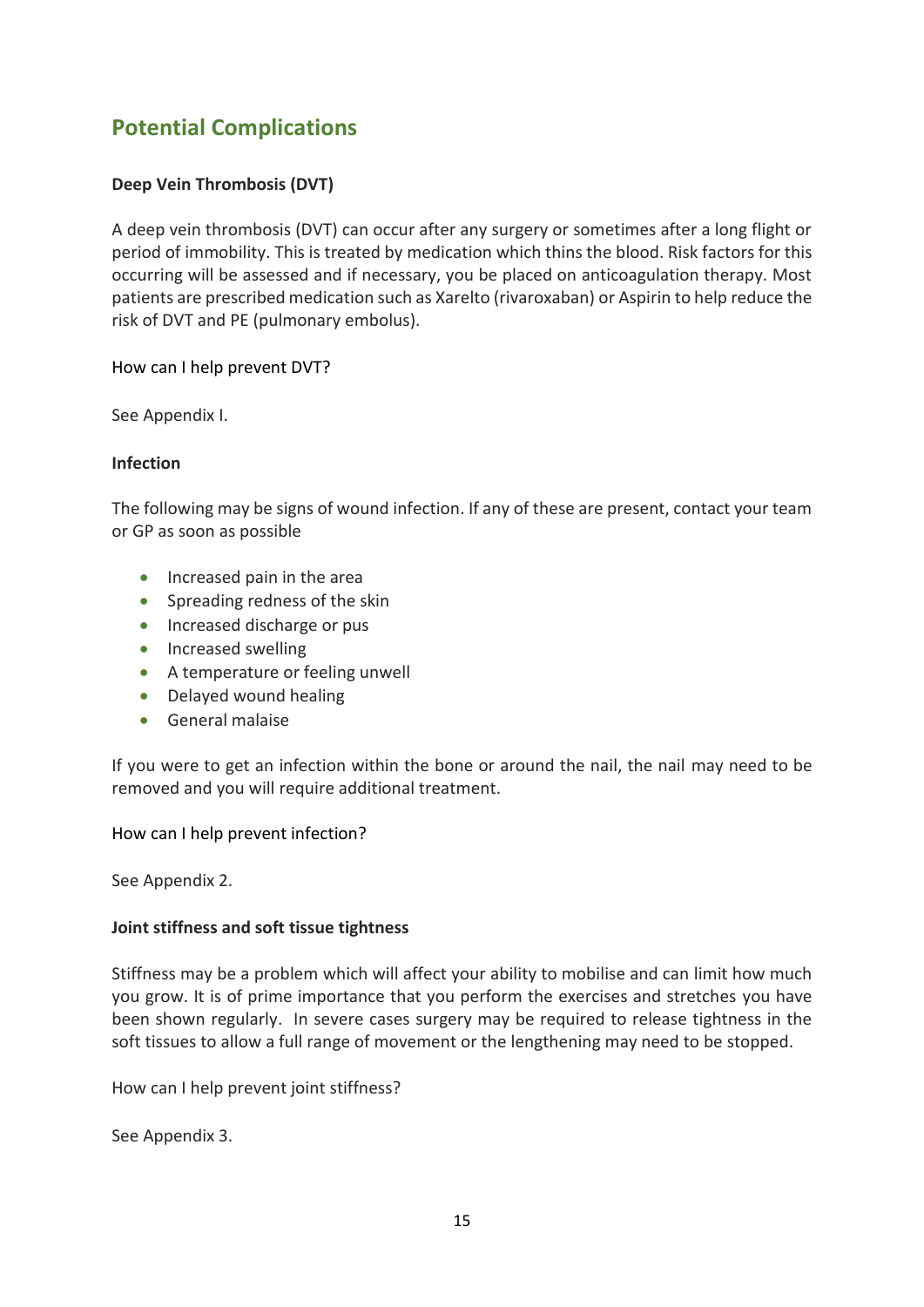#### **Joint instability**

Following long lengthening procedures there is a small risk of subluxation or dislocation of the neighbouring joint. This applies to the hip when lengthening the femur and to the knee when lengthening the tibia. We will monitor this during the lengthening process and although it can usually be prevented with physiotherapy, it may lead to abandoning further lengthening.

#### **Nerve and blood vessel injury**

Rarely nerves and blood vessels can become damaged. This can occur at the time of surgery or during the subsequent lengthening of the bone. You should inform your team if you experience pain, numbness or pins and needles. Should this occur during the lengthening process we may slow down the rate of adjustment or even stop lengthening. Usually this wears off, but in some cases, it may become permanent.

#### **Failure to gain length/delayed union**

This may occur if bone does not form during lengthening or takes a long time to mature. Other reasons for failure to gain length relate to problems with stretching the nerves, blood vessels, muscles and tendons. Your consultant will advise you about treatments should this arise. It may be necessary to slow down the distraction or even stop it. If despite these changes bone healing remains poor the lengthening can be reversed until better bone formation is seen. The bone can then be relengthened, the Precice nail is the only device which allows us to do this.

#### **Problems with the nail**

The nail or screws holding the nail in place may become loose, fracture or there may be a problem with the mechanism in the nail. Should this occur, further surgery in the form of exchange nailing may be required.

#### **Refracture**

Fractures following removal of the nail are a rare problem. If this were to occur, it would probably require further surgery in the form of re-nailing. For this reason, the nail is not unusually removed until the new bone is strong enough, at about two years following lengthening.

#### **Can I be worse off?**

The worst-case scenario could occur if there were uncontrolled infection, damage to the arteries and nerves or interruption of the blood supply to the muscles. There is a risk that this could lead to amputation of the limb.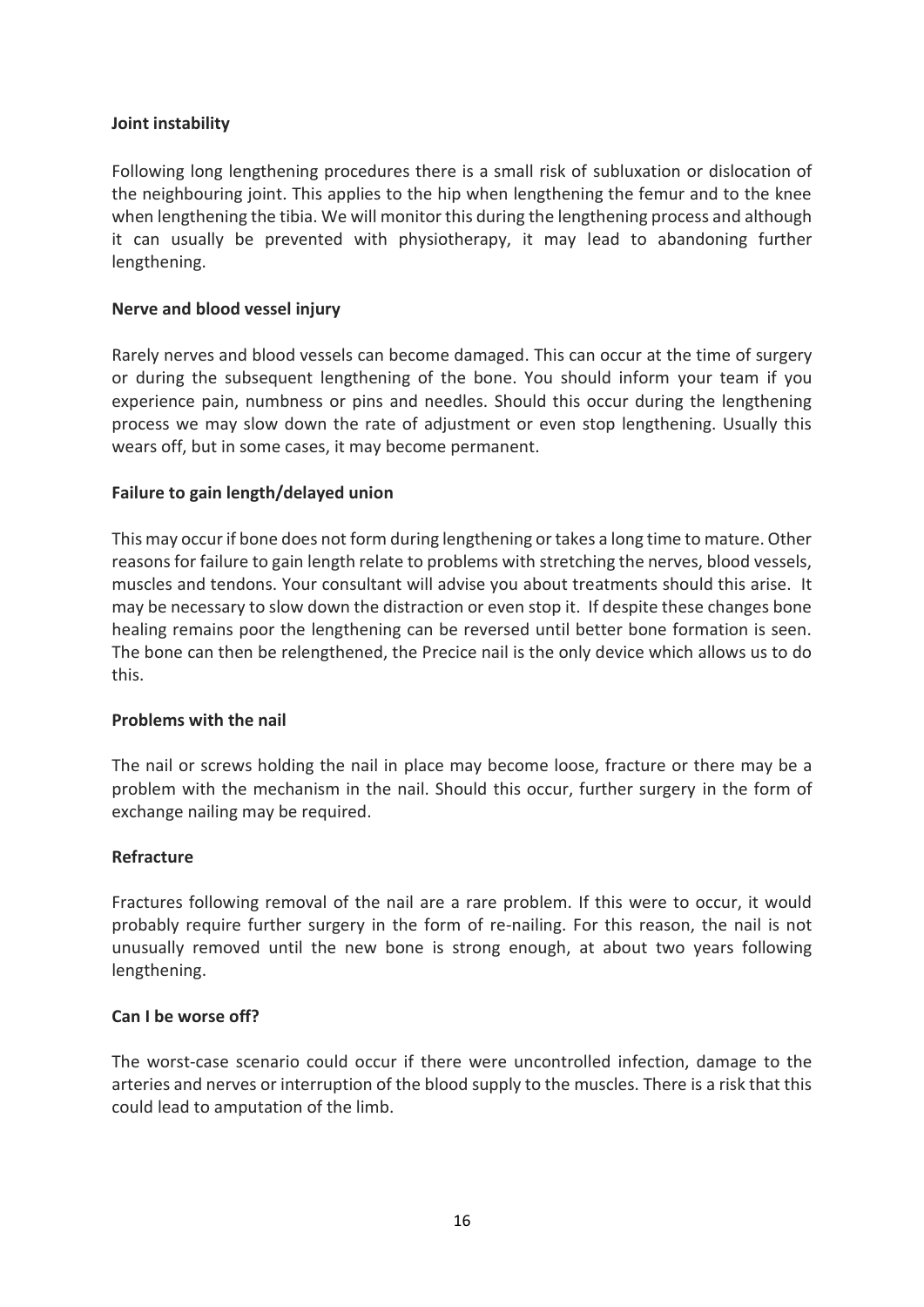#### *Appendix 1*

## **Helping to prevent deep vein thrombosis**

Surgery and some medical treatments can increase the risk of developing DVT. If you are at risk of developing a DVT your team can take measures to help prevent a blood clot forming.

#### **Before going into hospital**

If you are going into hospital to have an operation and are taking the combined contraceptive pill or hormone replacement therapy (HRT) you should stop taking this six weeks before your operation. Alternative forms of contraception should be considered.

#### **While in hospital**

There are several things you and your team can do to help reduce the risk of getting DVT while you are in hospital. You can help by making sure you have enough to drink so that you do not become dehydrated. You will also be encouraged to move around as soon possible, exercising is very helpful. Depending on your risk factors and individual circumstances, several different medications can be used to help prevent DVT. For example:

- Low molecular weight heparin is often used whilst you are in hospital. This is given by subcutaneous injection.
- Anticoagulant medicines, such as Xarelto or rivaroxaban are often used to help prevent blood clots after surgery, including orthopaedic and lengthening surgery. This is taken orally.

Compression stockings or compression devices are also commonly used to help keep the blood in your legs circulating. Compression stockings are worn around the lower legs and fit firmly to help empty the veins and reduce the risk of DVT.

Compression devices are inflatable and work in the same way as compression stockings, inflating at regular intervals to pump the blood in your legs back to the heart.

#### **When you leave hospital**

You will need to continue to take anticoagulant medicine and wear compression stockings when you leave hospital. You should continue with the anticoagulant (Xarelto) until you are fully weight bearing unless you have problems such as bleeding when it may be stopped.

Your team will advise you about how to use your treatment, how long to continue using it, and who to contact if you experience any problems.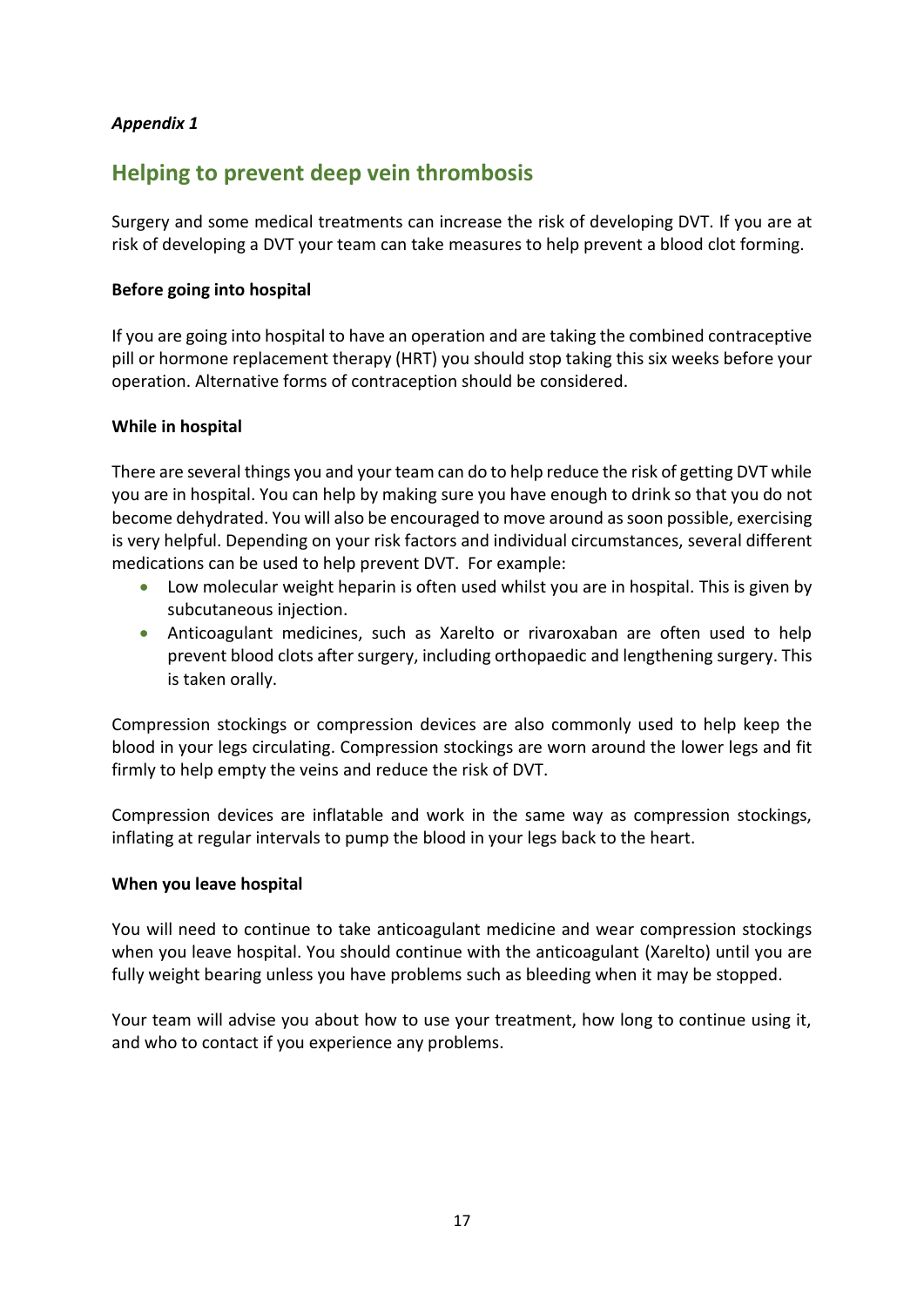#### **Lifestyle changes**

You can reduce the risk of getting a DVT by making changes to your lifestyle, such as;

- not smoking
- eating a healthy, balanced diet
- getting regular exercise
- maintaining a healthy weight or losing weight

#### **Travelling**

See your doctor for advice before long-distance travel if you are at risk of getting a DVT, or if you have had a DVT in the past.

If you are planning a long-distance plane, train or car journey (journeys of six hours or more), make sure you:

- drink plenty of water
- avoid drinking excessive amounts of alcohol because it can cause dehydration
- avoid taking sleeping pills because they cause immobility
- perform simple leg exercises such as regularly flexing your ankles
- take occasional short walks when possible
- wear elastic compression stockings or flight socks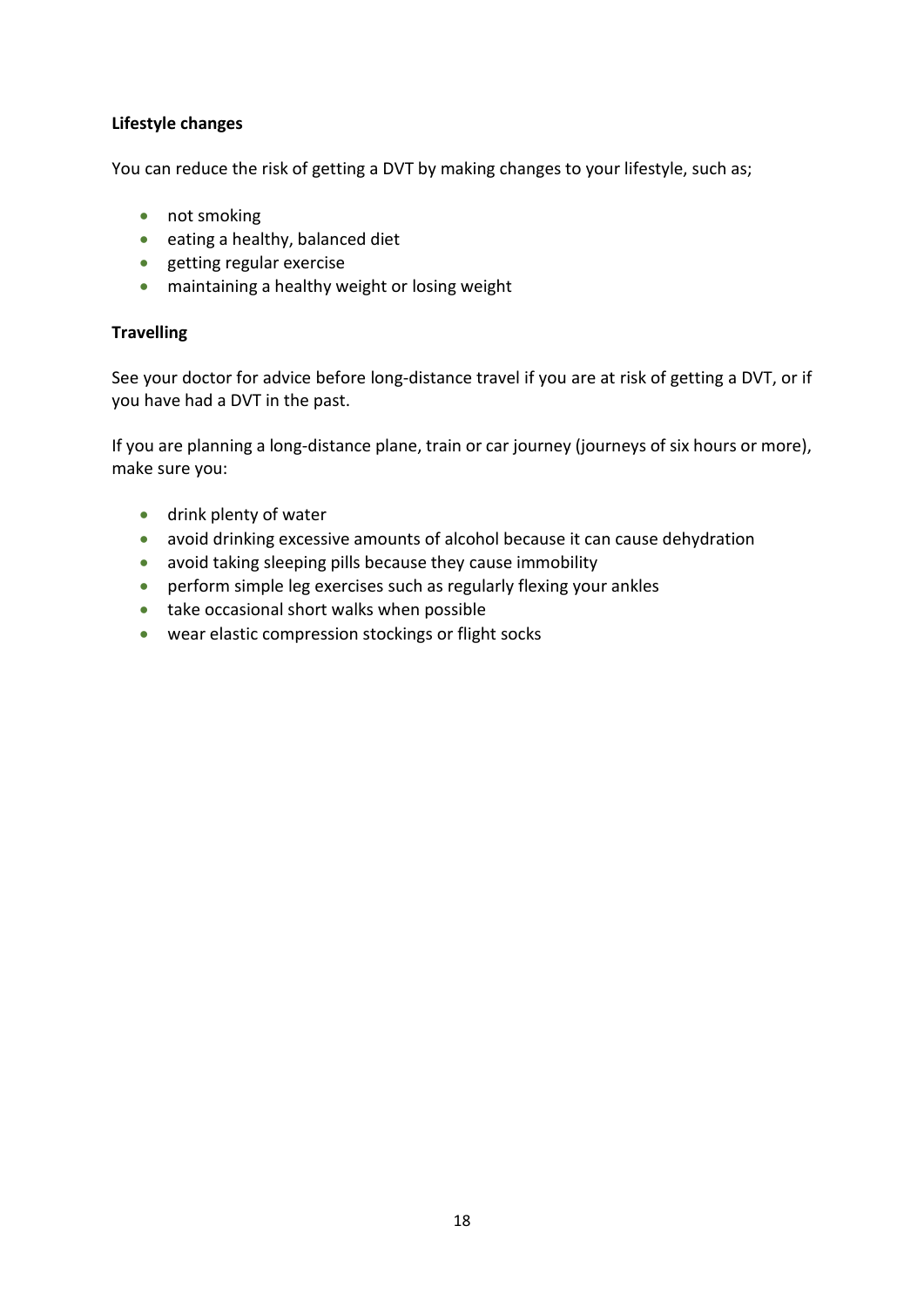#### *Appendix 2*

## **Helping to prevent infection**

Good hygiene is the primary way to help prevent infection:

- wash your hands well with soap and water after using the bathroom, after blowing your nose, coughing, sneezing, feeding or stroking your pet, visiting or caring for a sick person
- do not share dishes, drinking glasses or eating utensils
- do not pick at healing wounds
- if a person you know is unwell you should not allow them to visit

#### **Dressings**

Waterproof dressings are used to cover the wounds and should not be disturbed. Resist the temptation to peek and leave the dressings in place for at least ten days after which time they will be reviewed in clinic. If the dressing should come off, replace it with a similar dressing which will have been provided for you.

#### **Infection**

Antibiotics prescribed early can be very effective at treating infection.

If there are any signs of infection contact your team promptly.

Signs of infection include a spreading redness around the scar, increased temperature or heat around a scar, pain or swelling should be reported as should any discharge from the wound.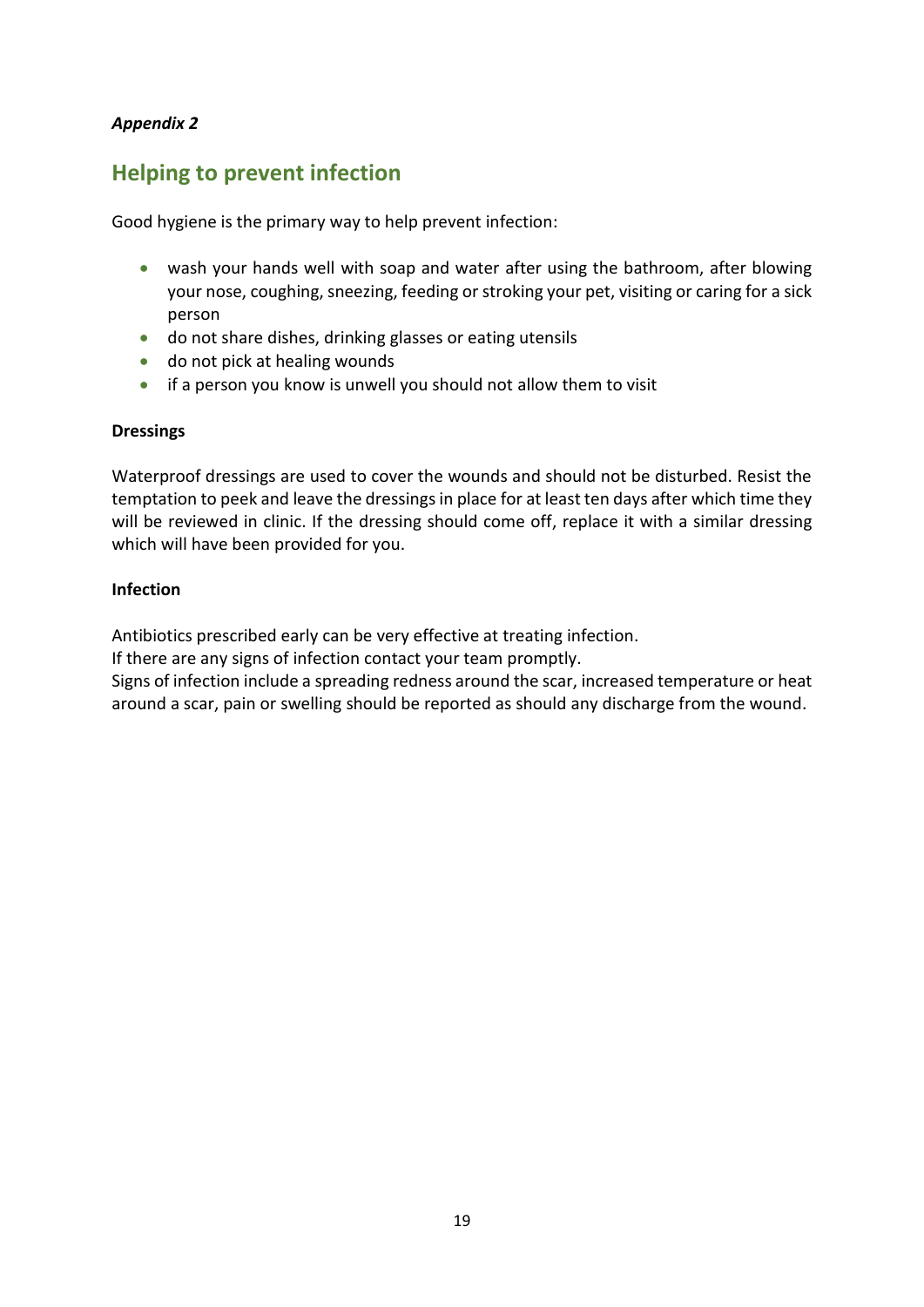#### *Appendix 3*

## **Helping to prevent stiffness**

Performing regular stretches and exercises is the best way to help prevent stiffness. Your Physiotherapist will teach you how to perform these and will check you regularly after discharge from hospital. You will need to spend some time doing these every day, get into a routine and do not give up.

Your muscles will start to stretch to keep up with the longer bone as it grows. This can be an uncomfortable process and you are likely to feel stiff during the lengthening phase. The discomfort will only be temporary until the muscle lengthening is complete and there is plenty that you can do to reduce the stiffness and maximise lengthening.

#### **Before Surgery**

Before the lengthening procedure you will be required to have a consultation with a specialist trained TaLLer physiotherapist. You will be prescribed a personalised exercise programme to complete at home to prepare you for surgery and to ensure that you can achieve the most out of your lengthening procedure. This consultation will usually take place 12 weeks before surgery.

#### **After Surgery**

Immediately after surgery you will be seen by a physiotherapist on the ward. Your physiotherapist will help you to get out of bed and teach you some gentle exercises and stretches.

#### **The lengthening process**

Once discharged from hospital you will be required to attend for physiotherapy most days of the week during the lengthening process. Your physiotherapist will use a combination of passive stretching and massage techniques to optimise the elasticity of your muscles and help you to achieve maximum length.

#### **Exercise**

In addition to specialised physiotherapy sessions you will be prescribed a personalised home stretching exercise programme that you will be required to complete 3 times per day. Most of the exercises you will be able to do on your own but for some you will require the assistance of a friend or relative.